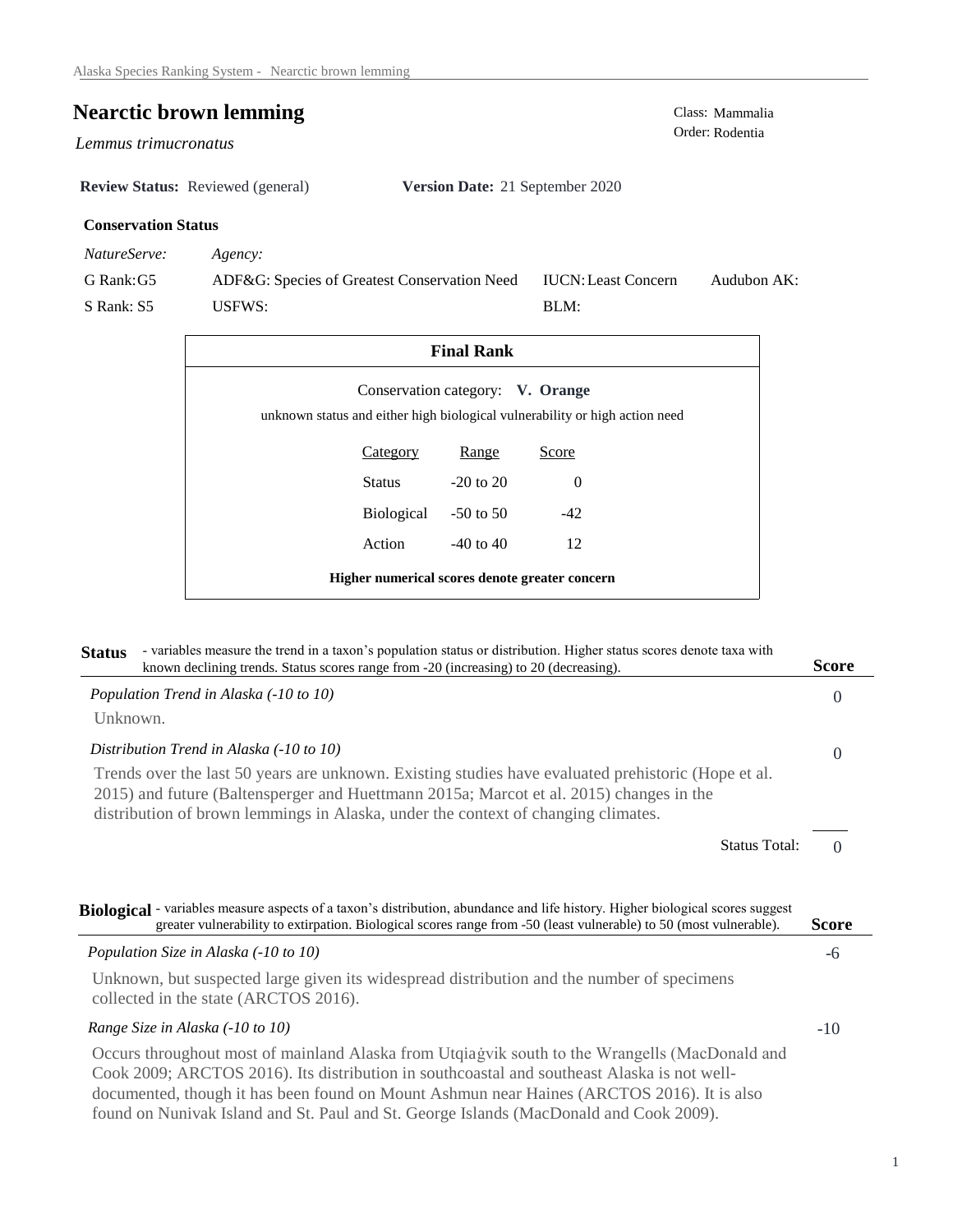| Estimated range size is $>400,000$ sq. km.                                                                                                                                                                                                                                                                                                                                                                                                              |                |
|---------------------------------------------------------------------------------------------------------------------------------------------------------------------------------------------------------------------------------------------------------------------------------------------------------------------------------------------------------------------------------------------------------------------------------------------------------|----------------|
| Population Concentration in Alaska (-10 to 10)                                                                                                                                                                                                                                                                                                                                                                                                          | $-10$          |
| Does not concentrate.                                                                                                                                                                                                                                                                                                                                                                                                                                   |                |
| Reproductive Potential in Alaska                                                                                                                                                                                                                                                                                                                                                                                                                        |                |
| Age of First Reproduction (-5 to 5)                                                                                                                                                                                                                                                                                                                                                                                                                     | $-5$           |
| Less than two years. On Igloolik Island in Nunavut, Canada, breeds before one year (Negus and<br>Berger 1998).                                                                                                                                                                                                                                                                                                                                          |                |
| Number of Young (-5 to 5)                                                                                                                                                                                                                                                                                                                                                                                                                               | $-1$           |
| Females can produce several litters per year. Litter size ranges from five to 12 (Batzli et al. 1974;<br>Negus and Berger 1998). Because this range spans two categories, we rank this question as $0.5 * C$<br>$+0.5 * D.$                                                                                                                                                                                                                             |                |
| Ecological Specialization in Alaska                                                                                                                                                                                                                                                                                                                                                                                                                     |                |
| Dietary $(-5 \text{ to } 5)$                                                                                                                                                                                                                                                                                                                                                                                                                            | $-5$           |
| Diet consists of a variety of plants including willows, grasses, sedges, and mosses (Thompson<br>1955; Batzli and Jung 1980; Batzli and Pitelka 1983; Rodgers and Lewis 1986a; Soininen et al.<br>2015). Most plants appear to be consumed in proportion to their availability (Soininen et al. 2015).                                                                                                                                                  |                |
| Habitat $(-5 \text{ to } 5)$                                                                                                                                                                                                                                                                                                                                                                                                                            | $-5$           |
| Found in a variety of wet and mesic habitats including low-elevation meadows, spruce bogs,<br>graminoid or herbaceous tundra, and alpine tundra (Batzli et al. 1983; Cook and MacDonald 2006;<br>MacDonald and Cook 2009; Soininen et al. 2014). Batzli et al. (1983) reported seasonal habitat<br>shifts, which they presumed was linked to the availability of high-quality forage. Nests underneath<br>the snow in the winter (MacLean et al. 1974). |                |
| <b>Biological Total:</b>                                                                                                                                                                                                                                                                                                                                                                                                                                | $-42$          |
| Action - variables measure current state of knowledge or extent of conservation efforts directed toward a given taxon.<br>Higher action scores denote greater information needs due of lack of knowledge or conservation action. Action                                                                                                                                                                                                                 |                |
| scores range from -40 (lower needs) to 40 (greater needs).                                                                                                                                                                                                                                                                                                                                                                                              | <b>Score</b>   |
|                                                                                                                                                                                                                                                                                                                                                                                                                                                         |                |
| Management Plans and Regulations in Alaska (-10 to 10)<br>Lemmings are considered unclassified game in Alaska with no closed season or bag limits (ADFG<br>2018c).                                                                                                                                                                                                                                                                                      | 10             |
| Knowledge of Distribution and Habitat in Alaska (-10 to 10)                                                                                                                                                                                                                                                                                                                                                                                             | $\overline{2}$ |
| Distribution is known from specimen locations collected throughout most of Alaska (ARCTOS<br>2016). However, there remains some uncertainty regarding the extent of their range in southcoastal<br>and southeast Alaska (ARCTOS 2016). Habitat associations have been well-studied in Arctic Alaska<br>(e.g. Thompson 1955; Batzli et al. 1983; Babcock 1984; Pitelka and Batzli 2007).                                                                 |                |
| Knowledge of Population Trends in Alaska (-10 to 10)                                                                                                                                                                                                                                                                                                                                                                                                    |                |
| Not currently monitored. In the past decade, limited monitoring has occurred near Utqiagvik (Ott and<br>Currier 2014; Ehrich et al. 2019). Monitoring ceased in 2020 (K. Ott, USFWS, pers. comm.).                                                                                                                                                                                                                                                      | 10             |
| Knowledge of Factors Limiting Populations in Alaska (-10 to 10)                                                                                                                                                                                                                                                                                                                                                                                         | $-10$          |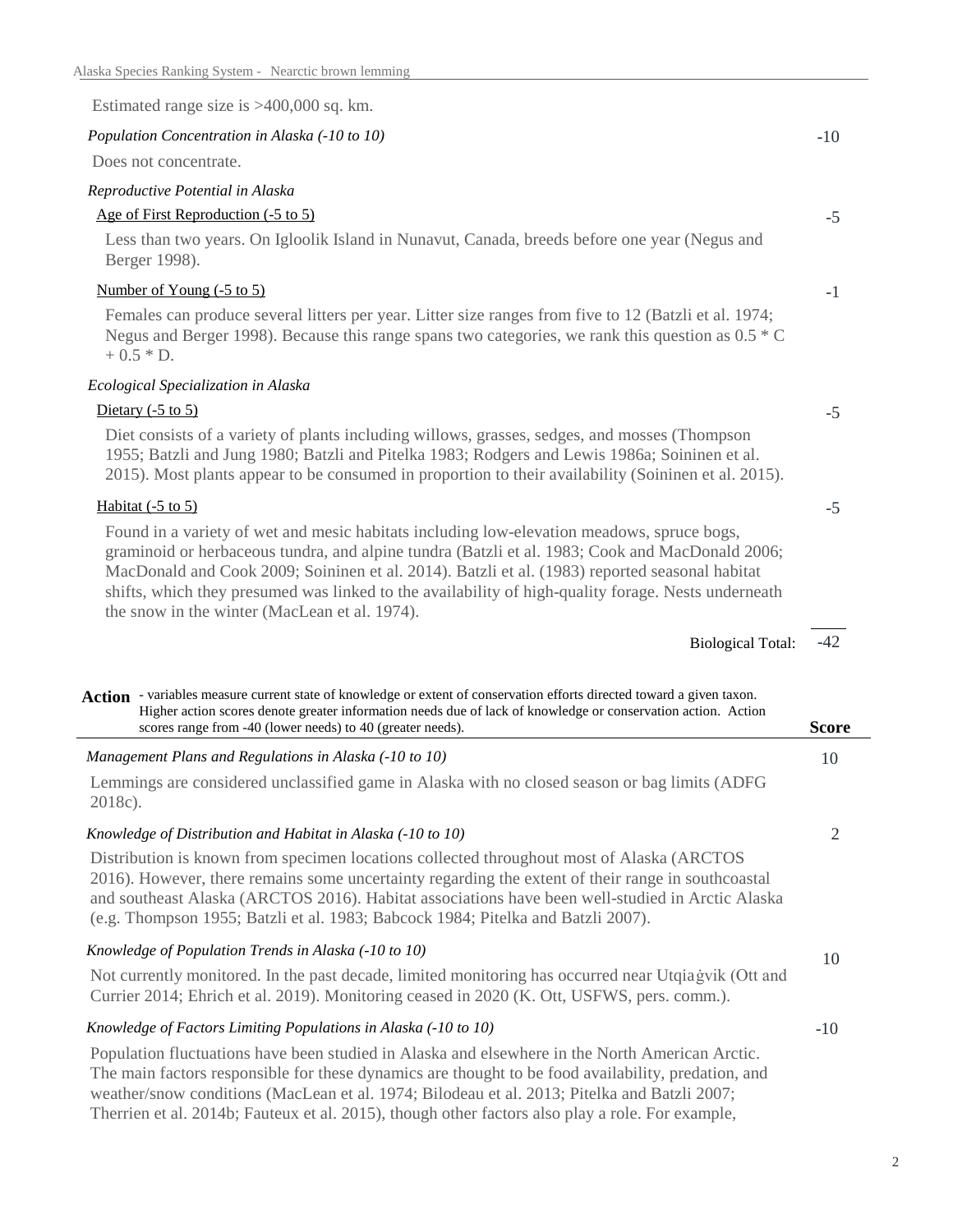density dependence responses may lead to interference competition or breeding suppression, though this topic requires further study (Pitelka and Batzli 2007; Fauteux et al. 2015; Pitelka and Batzli 2018).

> 12 Action Total:

Supplemental Information - variables do not receive numerical scores. Instead, they are used to sort taxa to answer specific biological or management questions.

| Harvest:                              | Not substantial   |
|---------------------------------------|-------------------|
| <b>Seasonal Occurrence:</b>           | Year-round        |
| <b>Taxonomic Significance:</b>        | Monotypic species |
| % Global Range in Alaska:             | $>10\%$           |
| % Global Population in Alaska: 25-74% |                   |
| Peripheral:                           | Nο                |

## **References**

Alaska Department of Fish and Game (ADFG). 2020a. 2020-2021 Alaska hunting regulations. Alaska Department of Fish and Game. Juneau, AK, USA.

ARCTOS. 2016. ARCTOS database: Fish, amphibian, mammal, bird and reptile collections. University of Alaska Museum of the North, Fairbanks, AK, USA. Available online: http://arctos.database.museum/

Babcock, C. A. 1984. Microtine rodents and ground squirrels of the coastal plain and foothills of the Arctic National Wildlife Refuge: distribution, densities, and general ecology. ANWR Progress Report FY84-3, U.S. Fish and Wildlife Service and University of Alaska Fairbanks, AK, USA.

Baltensperger, A. P., and F. Huettmann. 2015a. Predicted shifts in small mammal distributions and biodiversity in the altered future environment of Alaska: an open access data and machine learning perspective. PLoS ONE 10(7):e0132054. DOI: 10.1371/journal.pone.0132054

Batzli, G. O., and H-J G. Jung. 1980. Nutritional ecology of microtine rodents: Resource utilization near Atkasook, Alaska. Arctic and Alpine Research 12(4):483-499. DOI: 10.2307/1550496

Batzli, G. O., and F. A. Pitelka. 1983. Nutritional ecology of microtine rodents: Food habits of lemmings near Barrow, Alaska. Journal of Mammalogy 64:648-655.

Batzli, G. O., N. C. Stenseth, and B. M. Fitzgerald. 1974. Growth and survival of suckling brown lemmings, Lemmus trimucronatus. Journal of Mammalogy 55(4):828–831. DOI: 10.2307/1379411

Batzli, G. O., F. A. Pitelka, and G. N. Cameron. 1983. Habitat use by lemmings near Barrow, Alaska. Holarctic Ecology 6:255-262.

Bilodeau, F., G. Gauthier, and D. Berteaux. 2013. The effect of snow cover on lemming population cycles in the Canadian High Arctic. Oecologia 172(4):1007–1016. DOI: 10.1007/s00442-012-2549-8

Cook, J. A., and S. O. MacDonald. 2006. Mammal inventory of Alaska's National Parks and Preserves, Arctic Network [...]. Report NPS/AKRARCN/NRTR-2004/01. National Park Service, Alaska Region, Anchorage, AK, USA.

Ehrich, D., N. M. Schmidt, G. Gauthier, R. Alisauskas, A. Angerbjörn, K. Clark, ..., and D. V. Solovyeva. 2019. Documenting lemming population change in the Arctic: Can we detect trends? Ambio. DOI: 10.1007/s13280-019-01198-7

Fauteux, D., G. Gauthier, and D. Berteaux. 2015b. Seasonal demography of a cyclic lemming population in the Canadian Arctic. Journal of Animal Ecology 84(5):1412–1422. DOI: 10.1111/1365-2656.12385

Hope, A. G., E. Waltari, J. L. Malaney, D. C. Payer, J. A. Cook, and S. L. Talbot. 2015. Arctic biodiversity: increasing richness accompanies shrinking refugia for a cold-associated tundra fauna. Ecosphere 6(9):159. DOI: 10.1890/ES15-00104.1